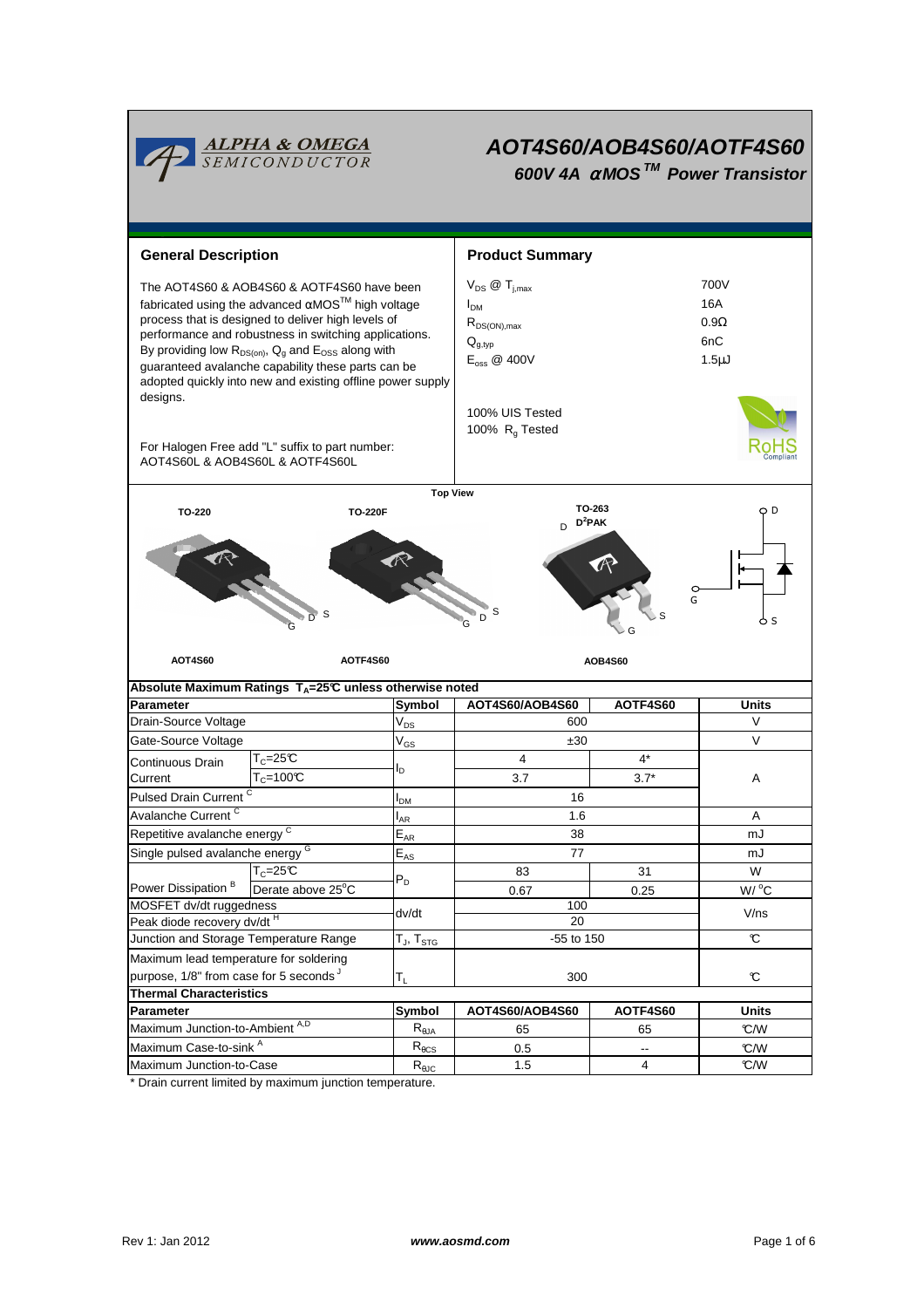

#### **Electrical Characteristics (TJ=25°C unless otherwise noted)**

| <b>Symbol</b>               | Parameter                                                                       | <b>Conditions</b>                                         | Min                      | <b>Typ</b>               | Max                      | <b>Units</b> |  |  |  |  |
|-----------------------------|---------------------------------------------------------------------------------|-----------------------------------------------------------|--------------------------|--------------------------|--------------------------|--------------|--|--|--|--|
| <b>STATIC PARAMETERS</b>    |                                                                                 |                                                           |                          |                          |                          |              |  |  |  |  |
| <b>BV<sub>DSS</sub></b>     | Drain-Source Breakdown Voltage                                                  | $I_D = 250 \mu A$ , $V_{GS} = 0V$ , $T_J = 25 \text{C}$   | 600                      |                          | $\blacksquare$           |              |  |  |  |  |
|                             |                                                                                 | $I_D = 250 \mu A$ , $V_{GS} = 0V$ , $T_J = 150 \text{°C}$ | 650                      | 700                      | $\blacksquare$           | V            |  |  |  |  |
| $I_{DSS}$                   | Zero Gate Voltage Drain Current                                                 | $V_{DS}$ =600V, $V_{GS}$ =0V                              |                          |                          | 1                        |              |  |  |  |  |
|                             |                                                                                 | $V_{DS}$ =480V, T <sub>J</sub> =150°C                     |                          | 10                       |                          | μA           |  |  |  |  |
| $I_{GSS}$                   | Gate-Body leakage current                                                       | $V_{DS} = 0V$ , $V_{GS} = \pm 30V$                        |                          |                          | ±100                     | nA           |  |  |  |  |
| $V_{GS(th)}$                | Gate Threshold Voltage                                                          | V <sub>DS</sub> =5V,I <sub>D</sub> =250µA                 | 2.9                      | 3.5                      | 4.1                      | V            |  |  |  |  |
| $R_{DS(ON)}$                | Static Drain-Source On-Resistance                                               | $V_{GS}$ =10V, I <sub>D</sub> =2A, T <sub>J</sub> =25°C   |                          | 0.78                     | 0.9                      | Ω            |  |  |  |  |
|                             |                                                                                 | $V_{GS}$ =10V, I <sub>D</sub> =2A, T <sub>J</sub> =150°C  |                          | $\overline{2}$           | 2.4                      | Ω            |  |  |  |  |
| $\rm V_{SD}$                | Diode Forward Voltage                                                           | $I_S = 2A$ , $V_{GS} = 0V$ , $T_J = 25C$                  |                          | 0.81                     |                          | V            |  |  |  |  |
| $\mathsf{I}_\mathsf{S}$     | Maximum Body-Diode Continuous Current                                           |                                                           |                          |                          | 4                        | Α            |  |  |  |  |
| $I_{SM}$                    | Maximum Body-Diode Pulsed Current <sup>C</sup>                                  |                                                           |                          | $\overline{\phantom{0}}$ | 16                       | A            |  |  |  |  |
| <b>DYNAMIC PARAMETERS</b>   |                                                                                 |                                                           |                          |                          |                          |              |  |  |  |  |
| $C_{\mathsf{iss}}$          | Input Capacitance                                                               | $V_{GS}$ =0V, $V_{DS}$ =100V, f=1MHz                      |                          | 263                      |                          | pF           |  |  |  |  |
| $\mathbf{C}_{\text{oss}}$   | Output Capacitance                                                              |                                                           |                          | 21                       | $\blacksquare$           | рF           |  |  |  |  |
| $C_{o(er)}$                 | Effective output capacitance, energy<br>related <sup>H</sup>                    | $V_{GS}$ =0V, $V_{DS}$ =0 to 480V, f=1MHz                 |                          | 17.1                     |                          | рF           |  |  |  |  |
| $C_{o(tr)}$                 | Effective output capacitance, time<br>related <sup>1</sup>                      |                                                           |                          | 47.7                     |                          | pF           |  |  |  |  |
| $C_{\text{rss}}$            | Reverse Transfer Capacitance                                                    | $V_{GS}$ =0V, $V_{DS}$ =100V, f=1MHz                      | $\blacksquare$           | 0.75                     | $\blacksquare$           | pF           |  |  |  |  |
| $R_{q}$                     | Gate resistance                                                                 | V <sub>GS</sub> =0V, V <sub>DS</sub> =0V, f=1MHz          |                          | 18                       |                          | Ω            |  |  |  |  |
| <b>SWITCHING PARAMETERS</b> |                                                                                 |                                                           |                          |                          |                          |              |  |  |  |  |
| $Q_g$                       | <b>Total Gate Charge</b>                                                        |                                                           |                          | 6                        |                          | nС           |  |  |  |  |
| $\mathsf{Q}_{\text{gs}}$    | Gate Source Charge                                                              | $V_{GS}$ =10V, $V_{DS}$ =480V, $I_{D}$ =2A                | $\overline{\phantom{a}}$ | 1.6                      | $\overline{\phantom{a}}$ | nС           |  |  |  |  |
| $\mathsf{Q}_{\text{gd}}$    | Gate Drain Charge                                                               |                                                           |                          | 1.8                      |                          | nC           |  |  |  |  |
| $t_{D(on)}$                 | Turn-On DelayTime                                                               |                                                           |                          | 18                       |                          | ns           |  |  |  |  |
| $t_r$                       | Turn-On Rise Time                                                               | $V_{GS}$ =10V, $V_{DS}$ =400V, $I_{D}$ =2A,               | $\overline{\phantom{a}}$ | 8                        | $\blacksquare$           | ns           |  |  |  |  |
| $t_{D(off)}$                | Turn-Off DelayTime                                                              | $R_G = 25\Omega$                                          | $\blacksquare$           | 40                       | $\blacksquare$           | ns           |  |  |  |  |
| $\mathsf{t}_{\mathsf{f}}$   | Turn-Off Fall Time                                                              |                                                           | $\blacksquare$           | 12                       | $\blacksquare$           | ns           |  |  |  |  |
| $t_{rr}$                    | Body Diode Reverse Recovery Time                                                | $I_F = 2A$ , dl/dt=100A/ $\mu$ s, V <sub>DS</sub> =400V   |                          | 177                      |                          | ns           |  |  |  |  |
| $I_{\underline{m}}$         | Peak Reverse Recovery Current                                                   | $I_F = 2A$ , dl/dt=100A/ $\mu$ s, V <sub>DS</sub> =400V   |                          | 12                       | $\blacksquare$           | A            |  |  |  |  |
| $Q_{rr}$                    | Body Diode Reverse Recovery Charge   F=2A, dl/dt=100A/us, V <sub>DS</sub> =400V |                                                           |                          | 1.5                      |                          | $\mu$ C      |  |  |  |  |

A. The value of R  $_{\theta$ JA is measured with the device in a still air environment with T A = 25°C.

B. The power dissipation P<sub>D</sub> is based on T<sub>J(MAX)</sub>=150°C, using junction-to-case thermal resistance, and is more useful in setting the upper dissipation limit for cases where additional heatsinking is used.

C. Repetitive rating, pulse width limited by junction temperature T<sub>J(MAX)</sub>=150°C, Ratings are based on low frequency and duty cycles to keep initial T<sub>J</sub>  $=25C$ .

D. The R  $_{\text{BJA}}$  is the sum of the thermal impedance from junction to case R  $_{\text{BJC}}$  and case to ambient.

E. The static characteristics in Figures 1 to 6 are obtained using <300 µs pulses, duty cycle 0.5% max.

F. These curves are based on the junction-to-case thermal impedance which is measured with the device mounted to a large heatsink, assuming a maximum junction temperature of  $T_{J(MAX)}$ =150°C. The SOA curve provides a single pulse ratin g.

G. L=60mH,  $I_{AS}$ =1.6A,  $V_{DD}$ =150V, Starting T<sub>J</sub>=25°C

H. C<sub>o(er)</sub> is a fixed capacitance that gives the same stored energy as C<sub>oss</sub> while V<sub>DS</sub> is rising from 0 to 80% V<sub>(BR)DSS</sub>.

I.  $C_{o(t)}$  is a fixed capacitance that gives the same charging time as  $C_{oss}$  while  $V_{DS}$  is rising from 0 to 80%  $V_{(BR)DSS}$ .

J. Wavesoldering only allowed at leads.

THIS PRODUCT HAS BEEN DESIGNED AND QUALIFIED FOR THE CONSUMER MARKET. APPLICATIONS OR USES AS CRITICAL

COMPONENTS IN LIFE SUPPORT DEVICES OR SYSTEMS ARE NOT AUTHORIZED. AOS DOES NOT ASSUME ANY LIABILITY ARISING

OUT OF SUCH APPLICATIONS OR USES OF ITS PRODUCTS. AOS RESERVES THE RIGHT TO IMPROVE PRODUCT DESIGN,

FUNCTIONS AND RELIABILITY WITHOUT NOTICE.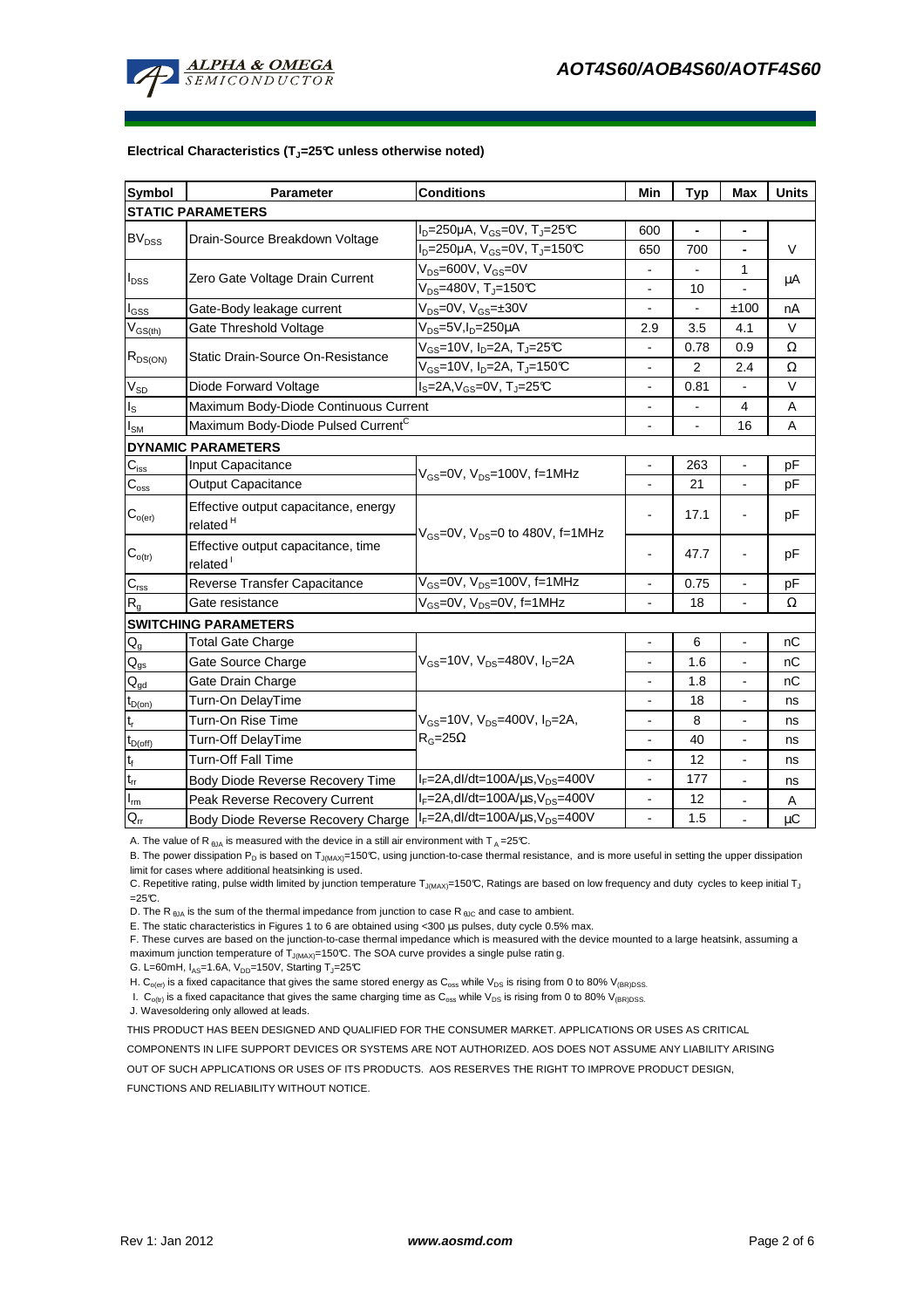

### **TYPICAL ELECTRICAL AND THERMAL CHARACTERISTICS**

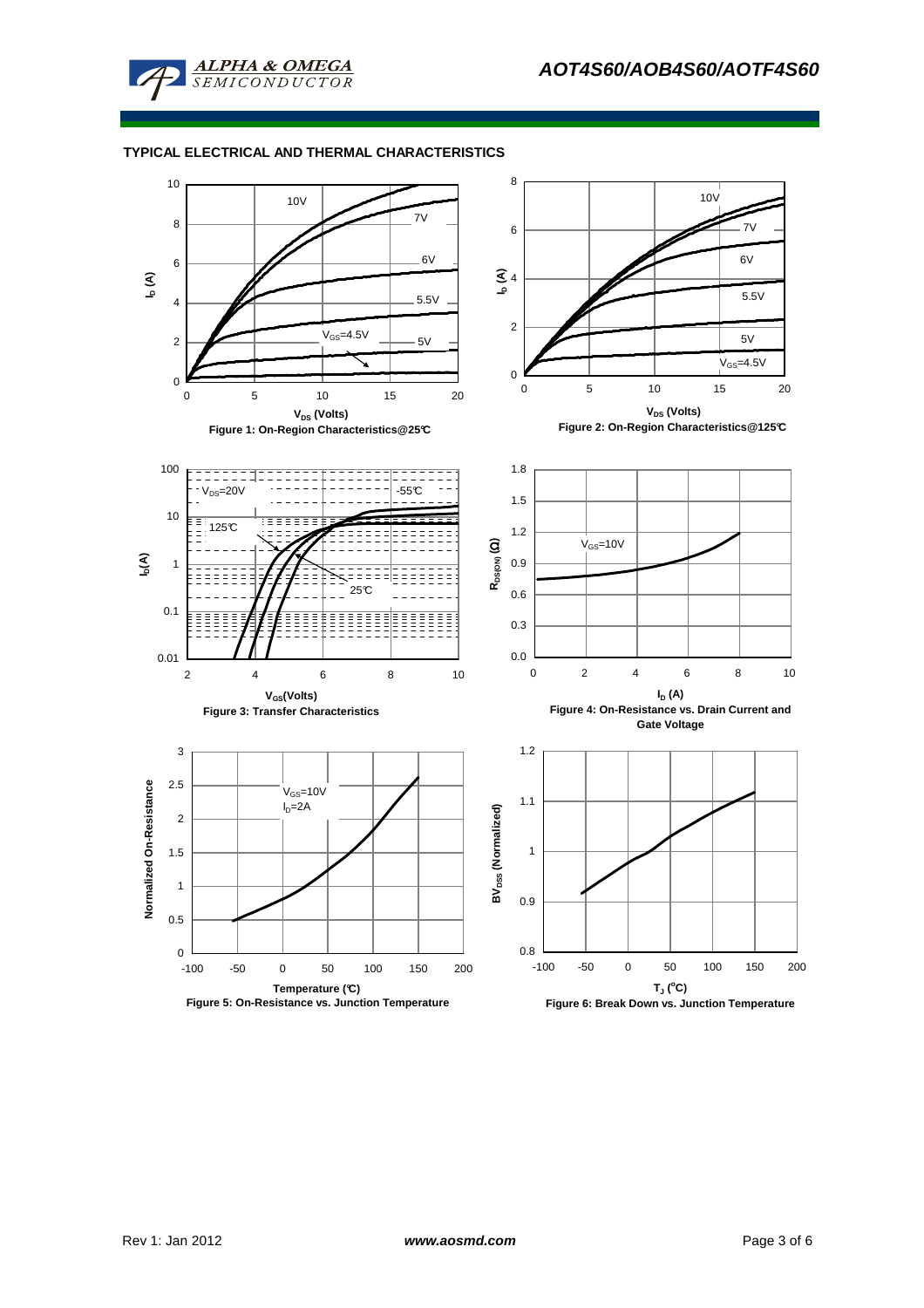

### **TYPICAL ELECTRICAL AND THERMAL CHARACTERISTICS**

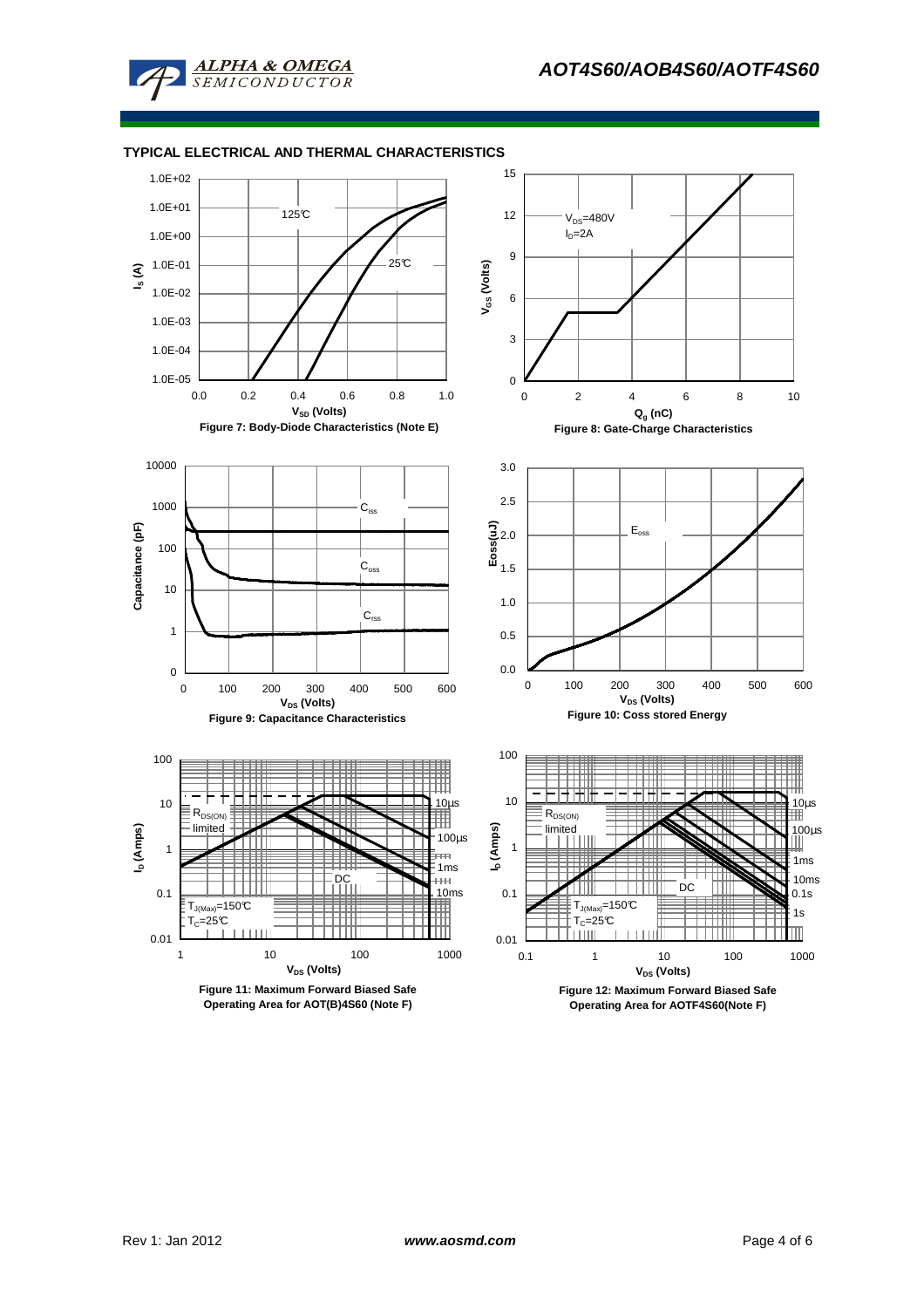

### **TYPICAL ELECTRICAL AND THERMAL CHARACTERISTICS**



0.001

0.01

0.00001 0.0001 0.001 0.01 0.1 1 10 100 **Pulse Width (s) Figure 16: Normalized Maximum Transient Thermal Impedance for AOTF4S60 (Note F)**

Ton T

1

Single Pulse

TTTTTT

Ë